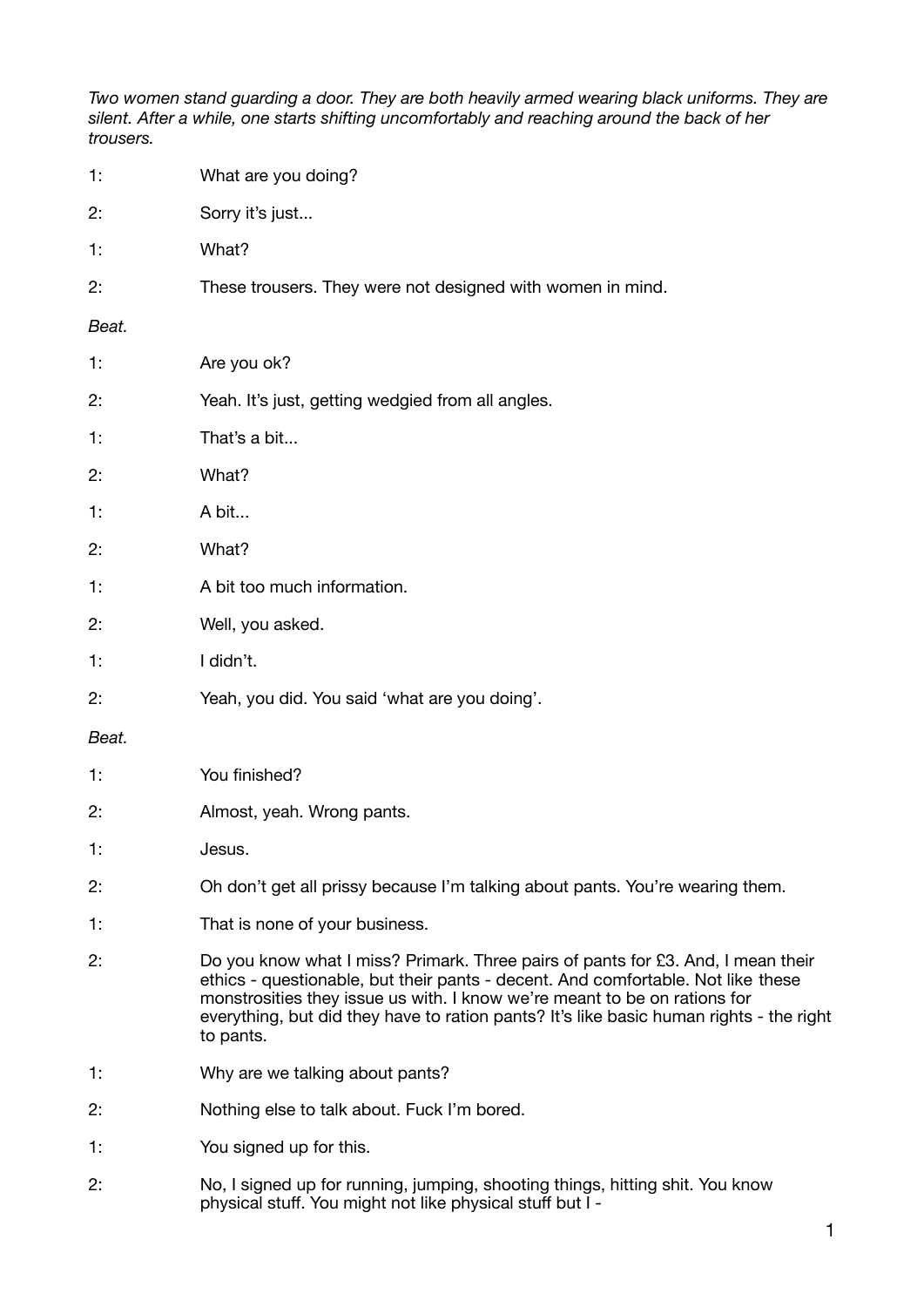| 1:          | What makes you think I don't like physical stuff?                                                                                                                                                                                                                                                                                                                                              |
|-------------|------------------------------------------------------------------------------------------------------------------------------------------------------------------------------------------------------------------------------------------------------------------------------------------------------------------------------------------------------------------------------------------------|
| 2:          | Well. I mean -                                                                                                                                                                                                                                                                                                                                                                                 |
| 1:          | What?                                                                                                                                                                                                                                                                                                                                                                                          |
| 2:          | You're not really built for -                                                                                                                                                                                                                                                                                                                                                                  |
| 1:          | What? Being physical? You're just assuming that because of what I look like. You<br>don't know - I wouldn't have got the job                                                                                                                                                                                                                                                                   |
| 2:          | You signed up, you didn't get the job. You wanna do it, you do it. It's not like the old<br>way of applying, interviews and shit. [beat] My feet hurt.                                                                                                                                                                                                                                         |
| Beat.       |                                                                                                                                                                                                                                                                                                                                                                                                |
| 1:          | Sanitary towels.                                                                                                                                                                                                                                                                                                                                                                               |
| 2:          | What?                                                                                                                                                                                                                                                                                                                                                                                          |
| 1:          | Sanitary towels. One of the only things that aren't rationed. Put them in your boots.<br>Extra cushioning.                                                                                                                                                                                                                                                                                     |
| 2:          | Really?                                                                                                                                                                                                                                                                                                                                                                                        |
| 1:          | Yeah.                                                                                                                                                                                                                                                                                                                                                                                          |
| 2:          | Wow. You learn something new everyday.                                                                                                                                                                                                                                                                                                                                                         |
| 1:          | Just have to be a bit more, inventive. [beat] I miss primark too.                                                                                                                                                                                                                                                                                                                              |
| 2:          | There we go.                                                                                                                                                                                                                                                                                                                                                                                   |
| 1:          | And marks and spencer.                                                                                                                                                                                                                                                                                                                                                                         |
| 2:          | We used to call percy pigs crack. Caused all sorts of trouble at school. Especially if<br>you offered one to the wrong person in the playground. Sidle up to someone- oi,<br>mate, you want some crack?                                                                                                                                                                                        |
| 1 sniggers. |                                                                                                                                                                                                                                                                                                                                                                                                |
| 2:          | See. Sense of humour. Stops you from going mad.                                                                                                                                                                                                                                                                                                                                                |
| Pause.      |                                                                                                                                                                                                                                                                                                                                                                                                |
| 2:          | A blonde, a redhead, and a brunette were all lost in the desert.                                                                                                                                                                                                                                                                                                                               |
| 1:          | Oh god, you can't                                                                                                                                                                                                                                                                                                                                                                              |
| 2:          | Let me finish. A blonde, a redhead and a brunette were all lost in the desert. They<br>found a lamp and rubbed it. A genie popped out and granted them each one wish.<br>The redhead wished to be back home. Poof! She was back home. The brunette<br>wished to be at home with her family. Poof! She was back home with her family.<br>The blonde said, "Awwww, I wish my friends were here." |

*She starts laughing.* 

1: Is that supposed to be funny?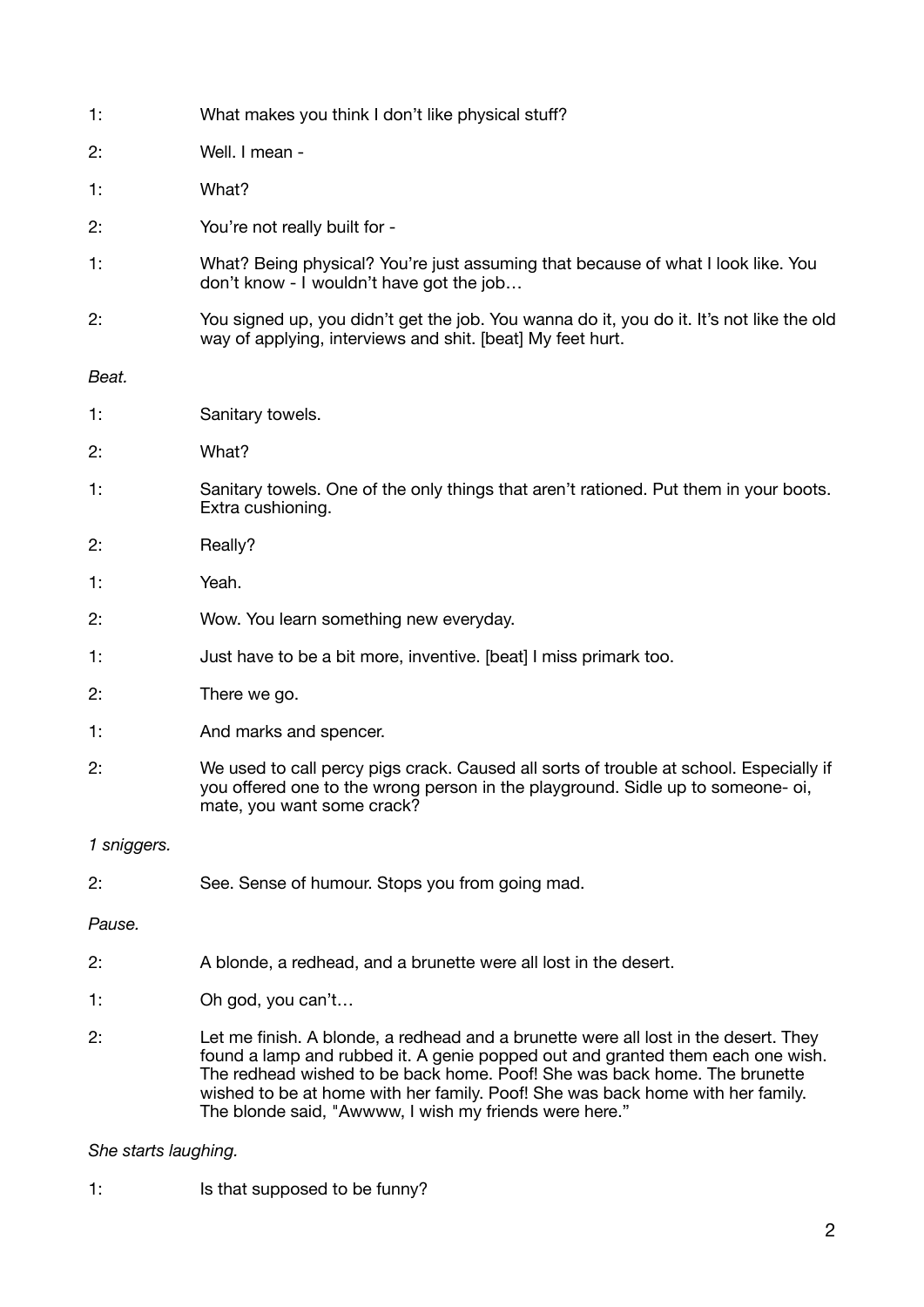| 2: | Well yeah. Hang onto that sense of humour.            |
|----|-------------------------------------------------------|
| 1: | What if I just don't find your sense of humour funny? |
| 2: | Fair point. Alright, you try then.                    |
| 1: | Why did god even create men?                          |

### *Pause.*

1: Because he couldn't figure out how to make a vibrator that would mow the lawn.

*They laugh and then are suddenly quiet. 2 shuffles around again.* 

- 2: I need new pants.
- 1: There's a shortage.
- 2: Of women's pants yeah, but there's a fuck tonne of men's pants just lying around.
- 1: You can't just take them.
- 2: Why not? They're not going to need them, are they?
- 1: That's a bit -
- 2: What?
- 1: Just a bit -
- 2: What?!
- 1: Insensitive.
- 2: Why? Are you offended because I'd take men's pants. They can't kick up a fuss, can they? It's just you. Being 'a bit' offended. If you're going to be offended, be OFFENDED. Not just a bit. That's the worst.
- 1: **You're just...**
- 2: What?
- 1: You're...
- 2: Would you spit it out for fuck's sake.
- 1: We're in the middle of a humanitarian crisis, the end of civilisation as we know it and you're worried about your underwear.
- 2: Priorities mate. [beat] I'm joking. Lighten up. If you can't laugh when the world as we know it is ending, when can you?

### *Pause.*

- 1: Foggy today.
- 2: Weather. Really?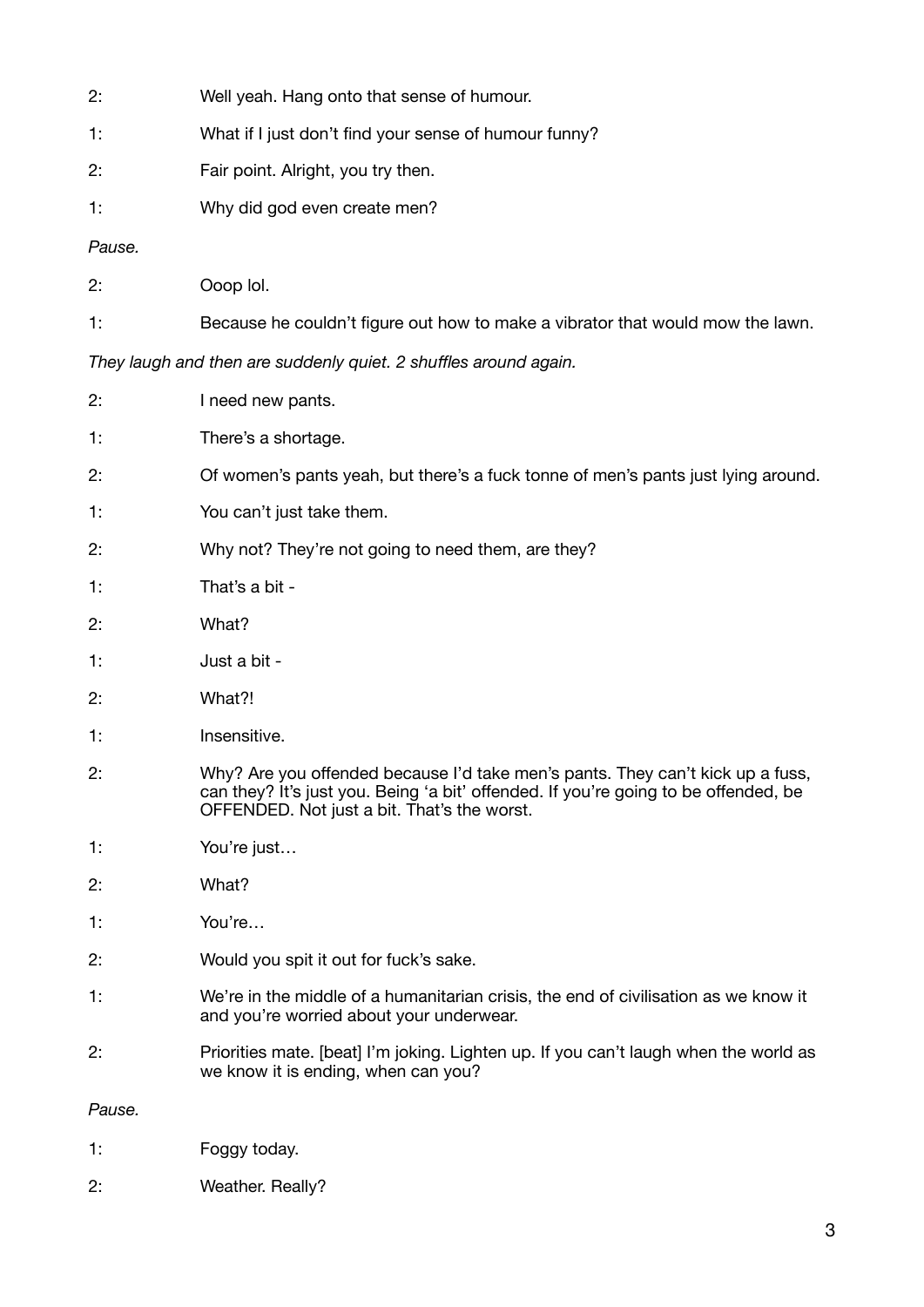1: Just making conversation. I was always told fog was an omen. 2: Bit late for omens now. 1: Might be a change coming. Omens aren't necessarily a bad thing. 2: How? We're stuck. We're up shit stream without a paddle. 1: Creek. 2: What? 1: The saying is up shit creek without a paddle. 2: No, I'm standing by stream. Because it's small and pathetic and it reflects my crippling depression. 1: What was that about humour? 2: I wonder what he thinks about all this?  $1:$  Who? 2: What do you mean who? The reason we're here you doufus. In there. To be quite honest I bet he's loving all this attention. 1: How can you say that? 2: Well I just did. He's living the life of luxury, women at his beckon call day and night. Doesn't have to work, completely safe. 1: He's in a padded cell for his own protection. 2: See, constantly guarded - by us. 1: Protection from himself. 2: Well would it be the biggest loss? 1: Right - you are.... He is the last one left. Half the fucking population and he is - it. You could be a little more considerate. And how is it better? 2: End to all wars. That was a given. uh yeah because in the whole history of history all wars have been started by 1: Margaret Thatcher. 2: All wars have been started by Margaret Thatcher? She was busy lady. 1: No but you can't say all wars -2: Fine 99.9% of wars in the whole of human history - men. Politics fell apart leading to a one single government of the free world. 1: I suppose that was - you know - alright. 2: We got it together, things aren't falling apart like they warned us. It's not some fantasy land where we eat biscuits and watch re-runs of Friends. It's a functioning society without violence or discrimination. Racism is on it's way out - no need for

 that now we're all in it together.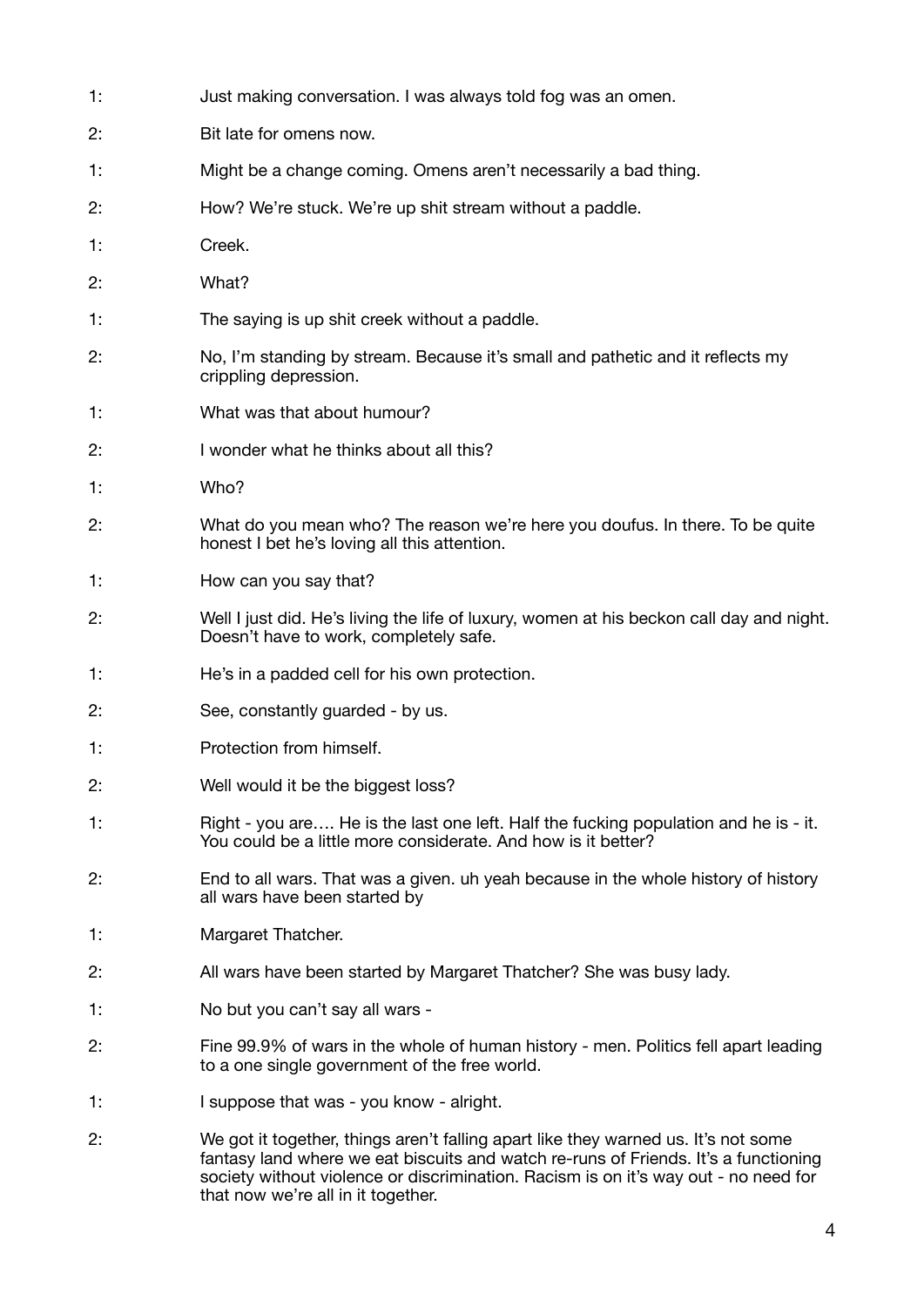| 1: | I do like feeling safe at night.                |
|----|-------------------------------------------------|
| 2: | So you get my point. Is it really that bad?     |
| 1: | You just we were up shit 'stream' a minute ago. |
| 2. | Well I now have freedom to change my mind.      |
|    |                                                 |

1: Ahhhh shiiiiit.

# *Pause.*

1: Remember Trump?

## *They start laughing.*

- 2: I swear that was like some fucking dystopian novel. George Orwell couldn't have written that shit. And that free Malania thing. Who'd have thought she'd go on to be president - over Michelle.
- 1: Nuts.
- 2: Ha, nuts.

*They giggle. An unseen person walks past, they suddenly stand up straight and go silent.* 

| 1:     | What would happen if it was the other way around?                                                                                                                                                                          |
|--------|----------------------------------------------------------------------------------------------------------------------------------------------------------------------------------------------------------------------------|
| 2:     | They'd be fucked.                                                                                                                                                                                                          |
| 1:     | I don't think they would.                                                                                                                                                                                                  |
| 2:     | Pray tell.                                                                                                                                                                                                                 |
| 1:     | Well, science - predominantly male - they'd find a                                                                                                                                                                         |
| 2:     | What do you think we're doing?                                                                                                                                                                                             |
| 1:     | Finance -                                                                                                                                                                                                                  |
| 2:     | We're handling it                                                                                                                                                                                                          |
| 1:     | Just general power -                                                                                                                                                                                                       |
| 2:     | Funny when it just dissolves. Let's face it, It would be a major shitstorm. They'd all<br>fight over the last woman, farm her out and it would end up with everyone pressing<br>their big red button and the world ending. |
| 1:     | We're ending                                                                                                                                                                                                               |
| 2:     | No, we're far from ending.                                                                                                                                                                                                 |
| Pause. |                                                                                                                                                                                                                            |
| 2:     | You want some gum?                                                                                                                                                                                                         |
| 1:     | You've got gum?                                                                                                                                                                                                            |
| 2:     | Yeah.                                                                                                                                                                                                                      |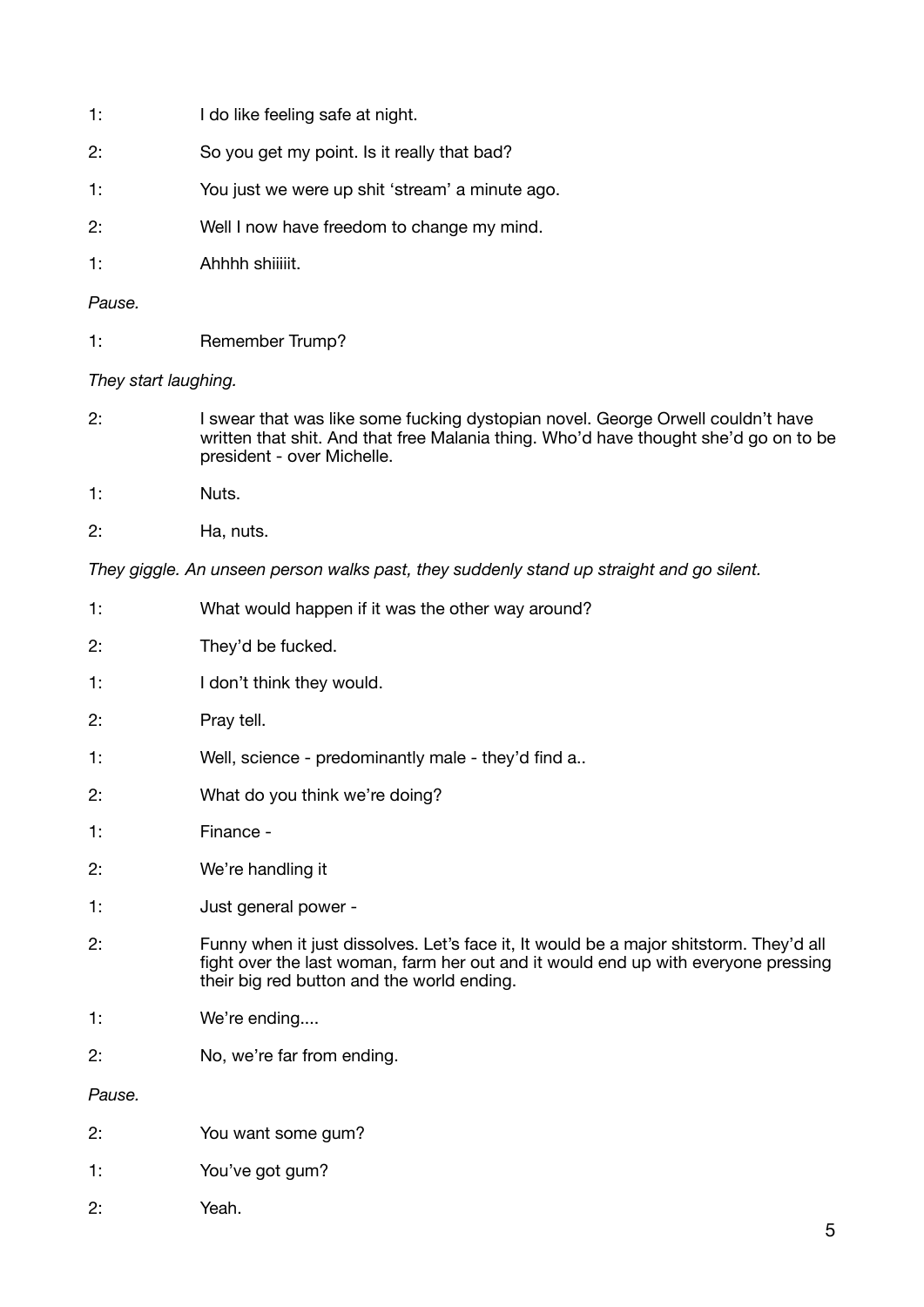| 1:                                                | I thought they banned it.                            |
|---------------------------------------------------|------------------------------------------------------|
| 2:                                                | Got to have some pleasures in life.                  |
| 1:                                                | Are you sure?                                        |
| 2:                                                | Yeah go on. I won't tell.                            |
| 1:                                                | Thanks.                                              |
| 2:                                                | No worries. [beat. Shouting] Oi, here she's got gum. |
| 1 panics and looks for somewhere to spit the gum. |                                                      |

2: I'm joking. Calm down. You should have seen your face.

| 1:     | It's not funny.                                                                                                                                                                                                                  |
|--------|----------------------------------------------------------------------------------------------------------------------------------------------------------------------------------------------------------------------------------|
| 2:     | Was, a little bit.                                                                                                                                                                                                               |
| 1:     | I nearly swallowed it.                                                                                                                                                                                                           |
| 2:     | That's what she said, whey.                                                                                                                                                                                                      |
| 1:     | Alright, alright.                                                                                                                                                                                                                |
| Pause. |                                                                                                                                                                                                                                  |
| 2:     | You coming to the social on Friday night?                                                                                                                                                                                        |
| 1:     | Not sure.                                                                                                                                                                                                                        |
| 2:     | You should come. They're sneaking in alcohol.                                                                                                                                                                                    |
| 1:     | What?                                                                                                                                                                                                                            |
| 2:     | Yeah, just a couple of bottles, one of the girls had loads left over from her wedding.<br>Said she and her husband were going to drink one bottle every year on their<br>anniversary. [beat] That's obviously not going-yeah. So |
| 1:     | That's                                                                                                                                                                                                                           |
| 2:     | Yeah. Thinking about it, I might not go. It will just end with everyone - it just gets a<br>bit maudlin.                                                                                                                         |
| 1:     | What about the booze?                                                                                                                                                                                                            |
| 2:     | Another time maybe.                                                                                                                                                                                                              |
| Pause. |                                                                                                                                                                                                                                  |

| Err not much longer, it's usually around three when his psychiatrist turns up. And |
|------------------------------------------------------------------------------------|
| then the others take over.                                                         |

1: I wonder what they talk about.

1: How much longer are we here for?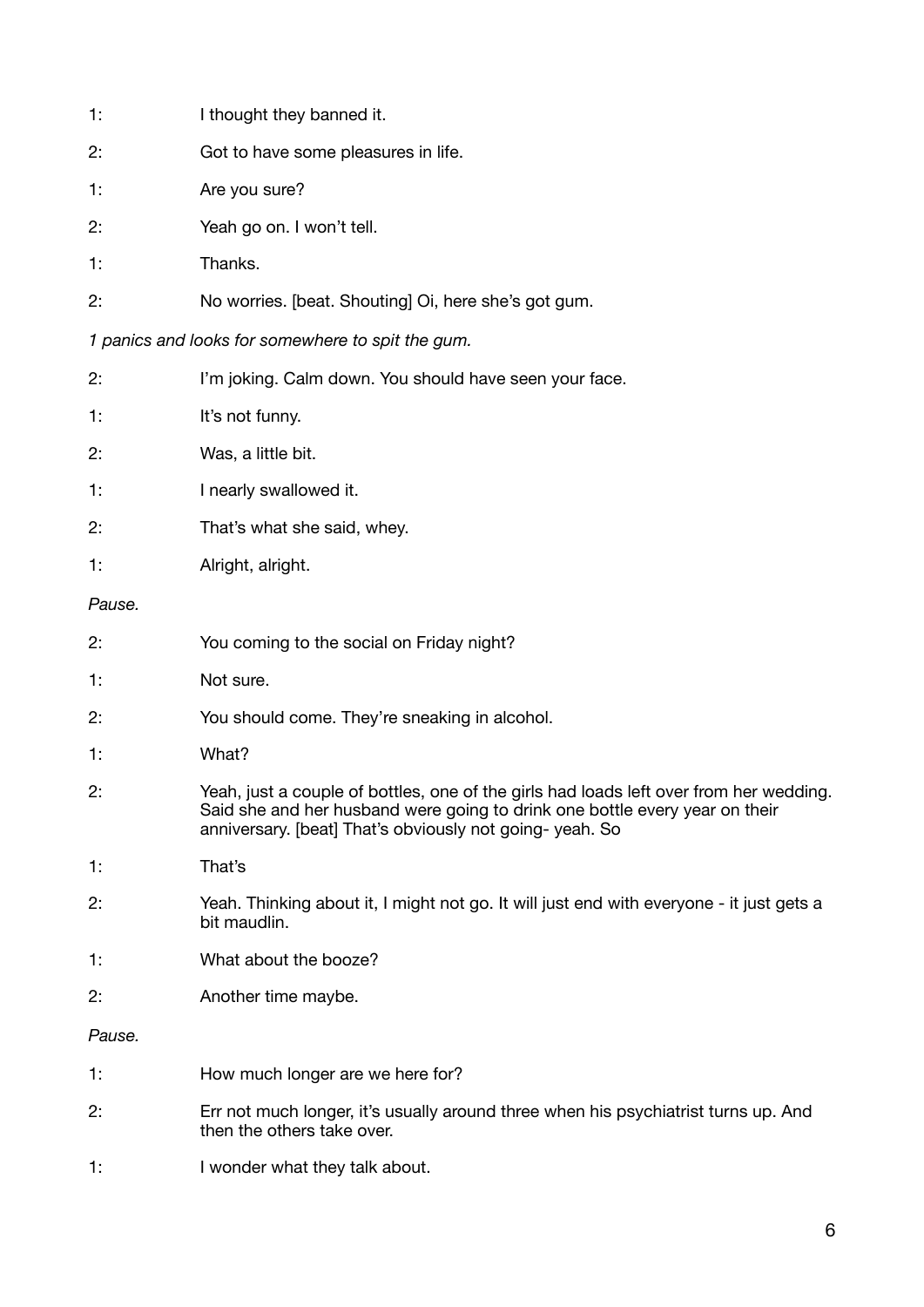- 2: Not much, I mean what is there to talk about? He'd probably want to talk to a man anyway.
- 1: Women practice psychiatry too, you know. It's called empathy.

### *Pause. Laughter.*

| 2:                   | Tell you what I do miss                                                                                                                         |  |
|----------------------|-------------------------------------------------------------------------------------------------------------------------------------------------|--|
| 1:                   | What?                                                                                                                                           |  |
| 2:                   | Sex. Proper sex. Like not fake sex.                                                                                                             |  |
| 1:                   | I don't really                                                                                                                                  |  |
| 2:                   | I mean I like women but I couldn't eat a whole one.                                                                                             |  |
| 2 laughs. 1 doesn't. |                                                                                                                                                 |  |
| 2:                   | Oh, is it my sense of humour again, not ringing your bell.                                                                                      |  |
| 1:                   | I just don't, you're being                                                                                                                      |  |
| 2:                   | Oh what now                                                                                                                                     |  |
| 1:                   | Degrading.                                                                                                                                      |  |
| 2:                   | How? How can I be degrading? It's like fucking St. Trinians on acid. We can't<br>empower any further. We empower women further we self combust. |  |
| 1:                   | Well I just think you need to be a bit more sensitive to other - not everyone likes<br>that kind of -                                           |  |
| 2:                   | Oh. Oohhh. oh. You're -                                                                                                                         |  |
| 1:                   | Doesn't make any difference if I am or not.                                                                                                     |  |
| 2:                   | No. Suppose not. [beat] Bet you're loving it though.                                                                                            |  |
| 1:                   | What?                                                                                                                                           |  |
| 2:                   | Well, take your pick. The whole population is your oyster.                                                                                      |  |
| 1:                   | It doesn't work like that.                                                                                                                      |  |

- 2: Yeah but, come on. It's like one of your fantasies
- 1: How do you know? You know hardly anything about me. You're just making assumptions. This is far from a fantasy. I lost my brother, my best friend. My wonderful dad.

### *Silence.*

- 2: Yeah, you're right. I'm sorry. [beat] For all their flaws, I miss them.
- 1: Who?

*2 raises her eyebrows.*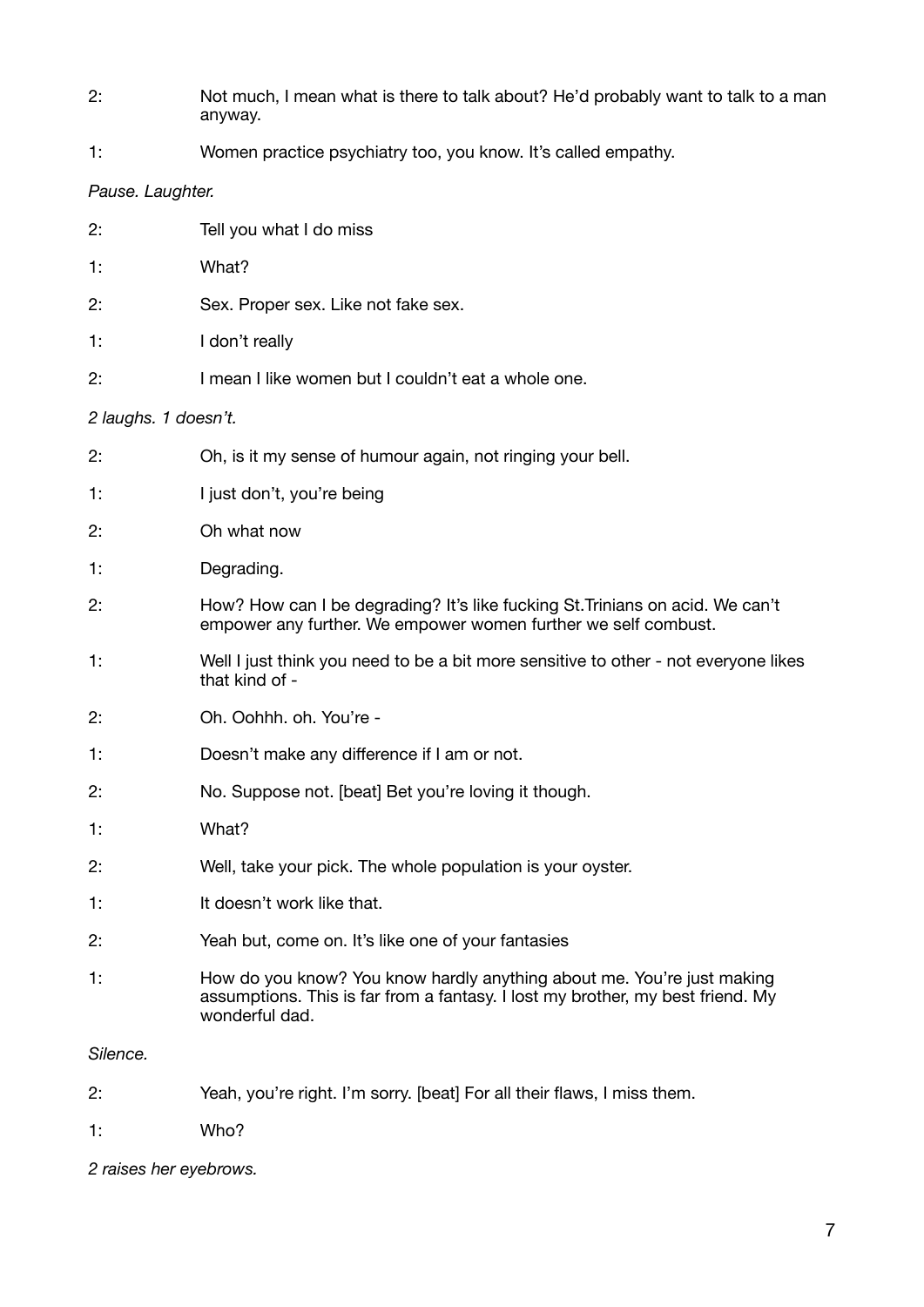| 2:     | And lets face it, we're not the golden angels they paint us out to be. Women still<br>judge each other, regardless of whether there's men in the room or not.                                                                                                                                         |
|--------|-------------------------------------------------------------------------------------------------------------------------------------------------------------------------------------------------------------------------------------------------------------------------------------------------------|
| 1:     | Why?                                                                                                                                                                                                                                                                                                  |
| 2:     | I dunno, maybe it's just inbuilt genetically.                                                                                                                                                                                                                                                         |
| 1:     | We were heading towards a - maybe not better - but something was happening.<br>You know, perhaps we could have made a difference. But now -                                                                                                                                                           |
| 2:     | I miss their smell.                                                                                                                                                                                                                                                                                   |
| 1:     | That's a bit weird.                                                                                                                                                                                                                                                                                   |
| 2:     | No, you know what I - I miss their stupid silliness, the way they call a spade a<br>spade                                                                                                                                                                                                             |
| 1:     | Not all of them                                                                                                                                                                                                                                                                                       |
| 2:     | No, but generally speaking. Their vulnerable likability. The lopsided way they would<br>stare at sports saturday on the telly. I do I miss them.                                                                                                                                                      |
| 1:     | Who did you lose?                                                                                                                                                                                                                                                                                     |
| 2:     | That's a - everyone. I don't want to talk - Why is it him? Why him? What has he got<br>that billions of others didn't? He survived and our fathers, brothers, husbands,<br>uncles, sons have been obliterated.                                                                                        |
| 1:     | Immunity                                                                                                                                                                                                                                                                                              |
| 2:     | It's just not fair.                                                                                                                                                                                                                                                                                   |
| 1:     | He's someone's son.                                                                                                                                                                                                                                                                                   |
| 2:     | For god's sake.                                                                                                                                                                                                                                                                                       |
| 1:     | God doesn't exist. Well maybe he did - but he doesn't anymore.                                                                                                                                                                                                                                        |
| Pause. |                                                                                                                                                                                                                                                                                                       |
| 2:     | I don't want to talk about this anymore. It's depressing as fuck. No amount of<br>talking is going to change what's happened.                                                                                                                                                                         |
| 1.     | Freedom and change is a funny thing when it's forced upon you.                                                                                                                                                                                                                                        |
| 2:     | I don't get you. Sometimes you speak such truth and wisdom and then it's like you<br>just zone out of any intelligent thought you've ever had.                                                                                                                                                        |
| 1.     | I can be both can I not?                                                                                                                                                                                                                                                                              |
| 2:     | You're alright.                                                                                                                                                                                                                                                                                       |
| 1:     | I try. My mum voiced an interesting thought. In a world created for men, the female<br>race has never had the opportunity to show our goodness as well as our evils. Take<br>men away from the equation and everything comes out. Good, bad, indifferent -<br>we've just never had the chance before. |

*They contemplate this.* 

2: I still don't like it.